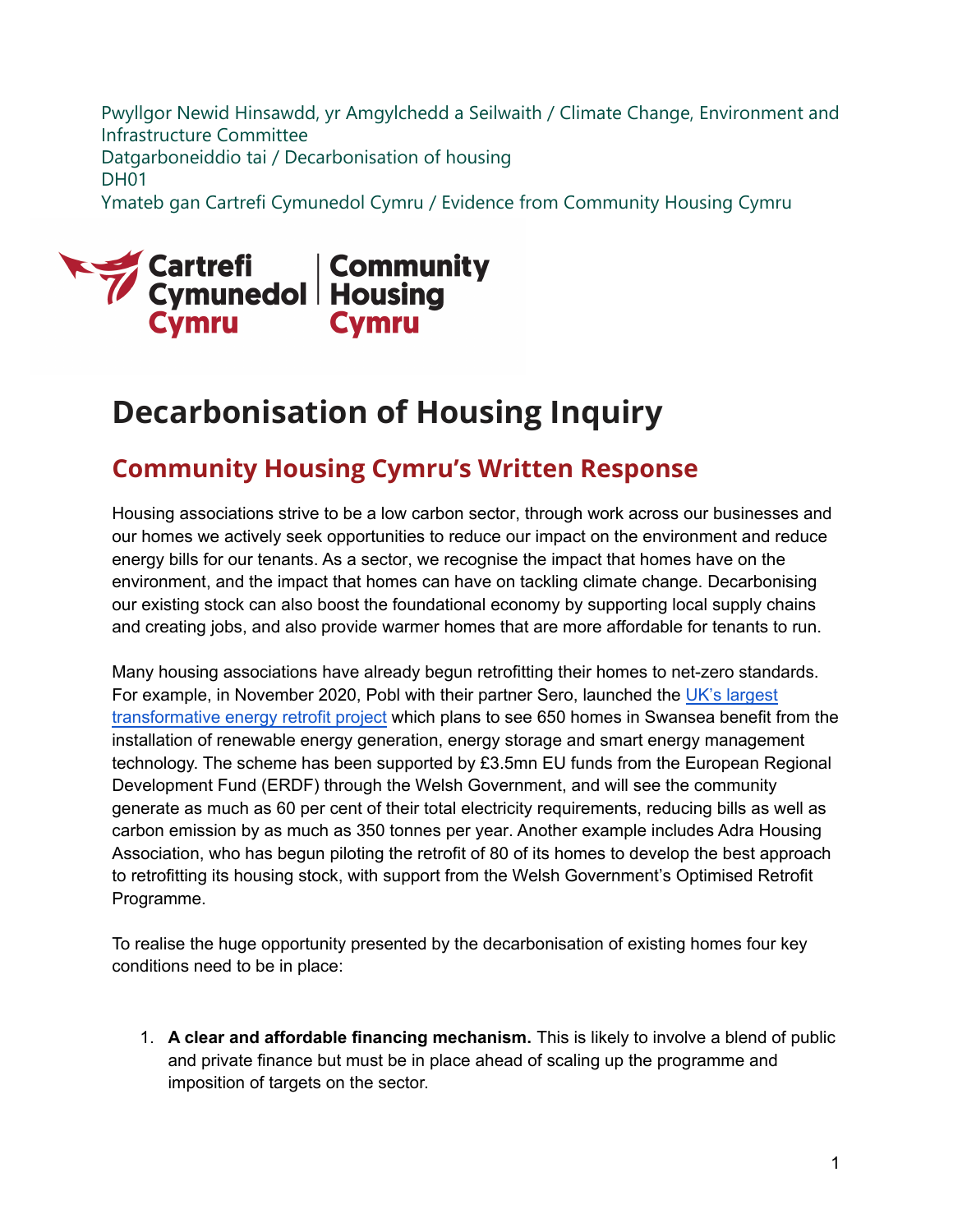

- 2. **Effective learning into what works and the true cost of retrofit.** The Optimised Retrofit provides an opportunity to understand this in greater detail but sharing the learning as we go and ensuring that data is robust is key to the roll out.
- 3. **A coordinated approach to building the skills we need with the accompanying investment** that ensures that we maximise the investment into decarbonisation in Wales to support the foundational economy.
- 4. **Support and time to ensure that the retrofit of existing stock is carried out with full and proper tenant engagement.** The Optimised Retrofit Programme provides a good opportunity to invest more in tenant engagement and learn what works well.

More information on each of these areas is detailed below.

#### **1. A clear and affordable financing mechanism**

Opportunity: In order for the social housing sector to decarbonise at the pace and scale that is needed, a blend of investment including substantial Government subsidy will be vital. This investment will support housing associations to both retrofit existing stock and continue to develop new affordable homes which helps meet the housing need in Wales. This investment will also create local jobs, support the foundational economy, and help tackle the climate change emergency. Further, given that Wales is leading the way in terms of residential decarbonisation, the job creation will be enhanced by the new enterprises being set up to produce the new technologies required. We are starting to see this happen because of the activity by the housing association sector.

Challenges: The scale of the challenge is significant. The Optimised Retrofit Programme is an important part of building our understanding of the true costs of retrofit for different property types however the Welsh School of Architecture research provides a helpful estimate of an average cost of  $£18,445<sup>1</sup>$  per property. It is likely that for some properties that this figure is conservative at best. The Future Generations Commission's commissioned [report](https://www.futuregenerations.wales/wp-content/uploads/2021/07/ENG-Exec-Summary-Financing-the-decarbonisation-of-housing-in-Wales.pdf) with NEF estimated the cost of decarbonisation of the social housing sector to be in the region of £5.5bn.

This cannot be funded from existing budgets alone. Housing associations leverage significant private borrowing to blend with public investment into existing homes and building new homes. This makes every pound of public investment go further. However, the scale of the challenge means that this will not be sufficient and a significant investment of public funding is required if

<sup>1</sup> This figure is drawn from early findings of the stage 3 research by the Welsh School of Architecture (WSA) into decarbonising of the Welsh housing stock (work that was commissioned by the Welsh Government).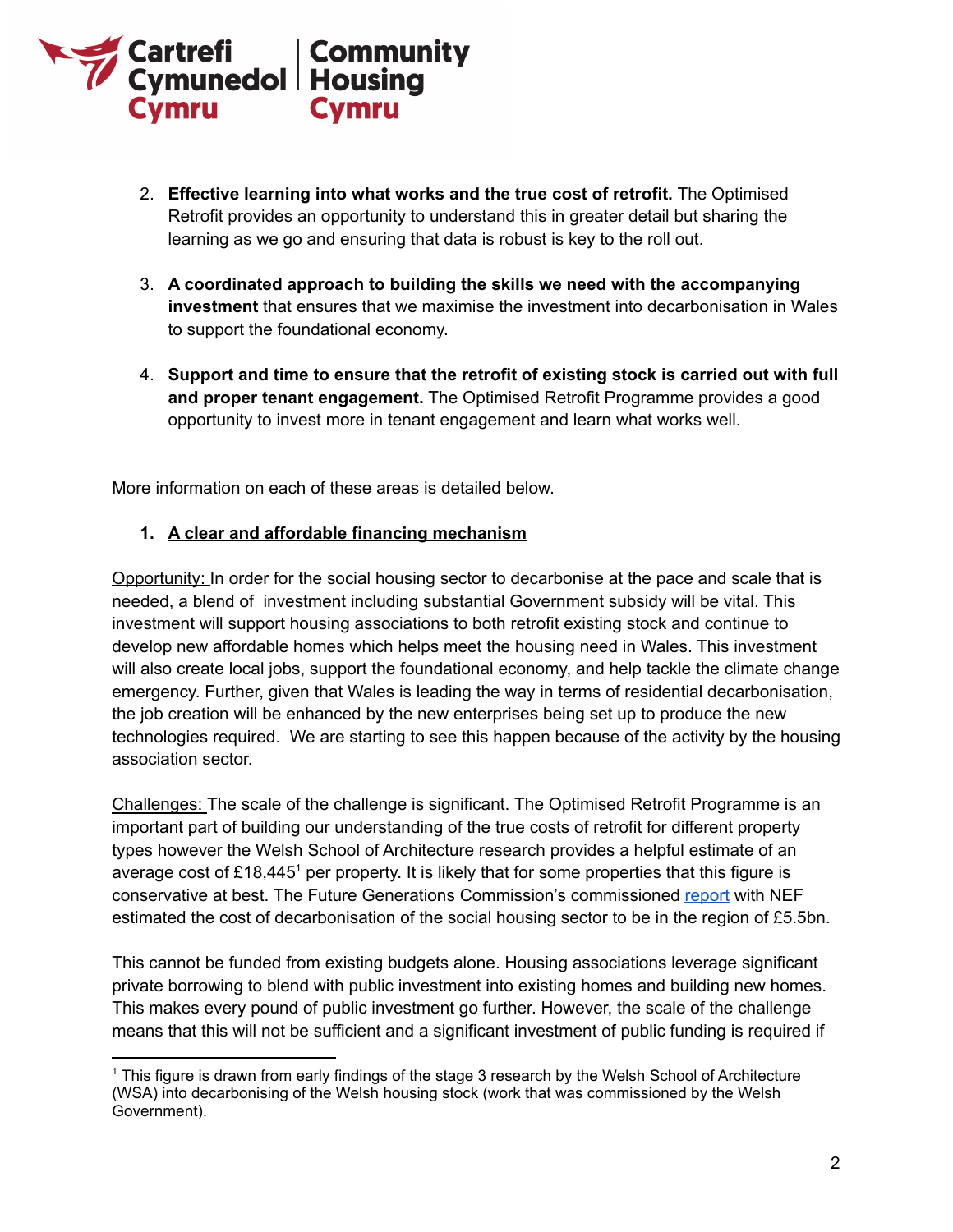

the ambitions stated by the Welsh Government are deliverable. Housing associations will continue to invest in improving their tenant's homes in line with their existing asset management strategies. Failure to do this will at worst mean that decarbonisation will not be delivered over a ten-year programme (as recommended by the Better [Homes,](https://gov.wales/independent-review-decarbonising-welsh-homes-report) Better Wales, Better World Report) and even a best case will result in huge pressure and impact on services, the development programme and the business plans for even the most financially resilient of organisations.

The Future Generation Commissioner's report identifies UK Government funding as an important part of the funding mix. However, the recent UK Government Energy Strategy missed an opportunity to set out its ambitions with regard to retrofit and the funding that must accompany it with significant implications for the deliverability of current Welsh Government ambitions to decarbonise social housing stock.

It is likely that the next iteration of the Welsh Housing Quality Standard (WHQS) will include a high energy efficiency requirement such as EPC A. The sector is ambitious to achieve decarbonisation, however will need to be supported financially in order to do so. The WHQS2 financing model will need to provide the Boards of each social landlord sufficient assurance that the standard is achievable without compromising the other organisation's objectives, such as new homes, investment in existing stock and community development, for example. Failure to do this may cause significant regulatory and funding concerns.

The Regulator for Registered Social Landlords in Wales has recently published a [Sector](https://gov.wales/registered-social-landlords-rsl-sector-risks-guidance) Risk [Overview](https://gov.wales/registered-social-landlords-rsl-sector-risks-guidance) which provides an update on key risks and challenges faced by the housing association sector. In it the Regulator recognises that a new and updated version of WHQS will require *'substantial investment to improve the energy efficiency of RSLs' existing stock.'* It states that *'there is currently significant uncertainty as to the total cost of this programme and the availability of government funding towards this expenditure.'*

The Welsh Government must commission detailed research and development to work with the sector to explore off balance sheet funding mechanisms. This needs to be completed and a longer term funding package in place well before any new standards are introduced. Funding made available in the Welsh Government budget provides an opportunity to accelerate this work.

#### **What we need:**

- **● Longer term certainty over the financing of the decarbonisation of existing homes well ahead of the implementation of any new standard for implementation.**
- **● The new WHQS should be deliverable and ensure the continued viability of the sector.**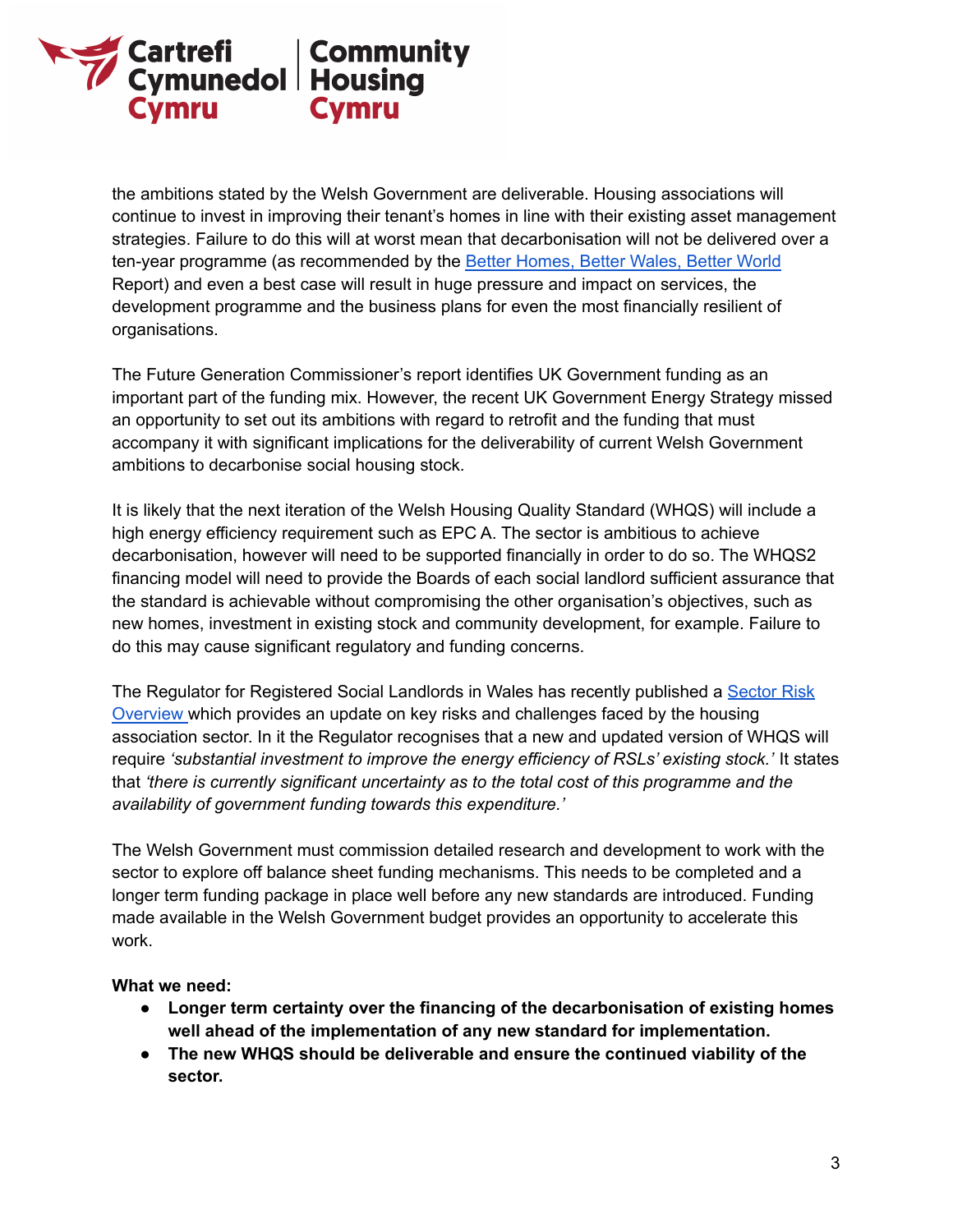

**● The Welsh Government should work with the housing association sector to explore a range of off balance sheet funding models which can sit alongside government investment to meet the scale of the financing challenge as a matter of urgency.**

## **2. Effective learning into what works and the true cost of retrofit.**

Opportunities: The Welsh Government's Optimised Retrofit Funding is a valuable and much needed first step in allowing housing associations to begin to retrofit homes. 26 housing associations have formed part of a collaboration led by Pobl and Sero to retrofit over 1,700 homes. Working together allows the sector and industry to better develop the digital tools required to enable the decarbonisation of homes across Wales, and to also build the skills and training that is needed to deliver the works. The Optimised Retrofit Programme has also taught us that a 'data first' principle is essential in ensuring that retrofit improvements work. It will be vital to ensure that whole house surveys are undertaken on homes before any other action, and this can take time.

Challenges: Although the Optimised Retrofit Programme is a much needed pilot to allow the sector to develop effective decarbonisation tools, it only focuses on what investment is required, it does not answer the question of how that investment is to be paid for. Both sides of that equation are vital to offer the longer-term certainty that housing associations and the industry must have to confidently embark on a longer term decarbonisation programme.

Challenges: Given that the Optimised Retrofit Programme is intended, as the Minister stated in 2020, *'not to upgrade all homes to zero carbon this year but to learn how to upgrade homes well, at an optimised cost',* it is a shame that the sector has still not been able to learn from the work that has already taken place. CHC would like to see the Welsh Government and its partners share the vital learning from the Programme in a timely manner on a regular basis. The aim of the programme is also to set the standard for retrofit schemes such as the Welsh Quality Housing Standard which is currently being developed by the Welsh Government. We need to be confident that sufficient learning has been derived from the Optimised Retrofit Programme in order to inform such an important standard.

**What we need: Lessons from the Optimised Retrofit Programme to be shared with the housing sector and industry in a timely manner.**

**3. A coordinated approach to building the skills we need with the accompanying investment**

Opportunities: CHC's Home [Manifesto](https://hereforhomes.org.uk/uploads/resources/Home-Manifesto-ENG.pdf) demonstrates that investing in energy efficient homes will provide a local economic boost. Retrofitting half of housing associations homes in Wales, over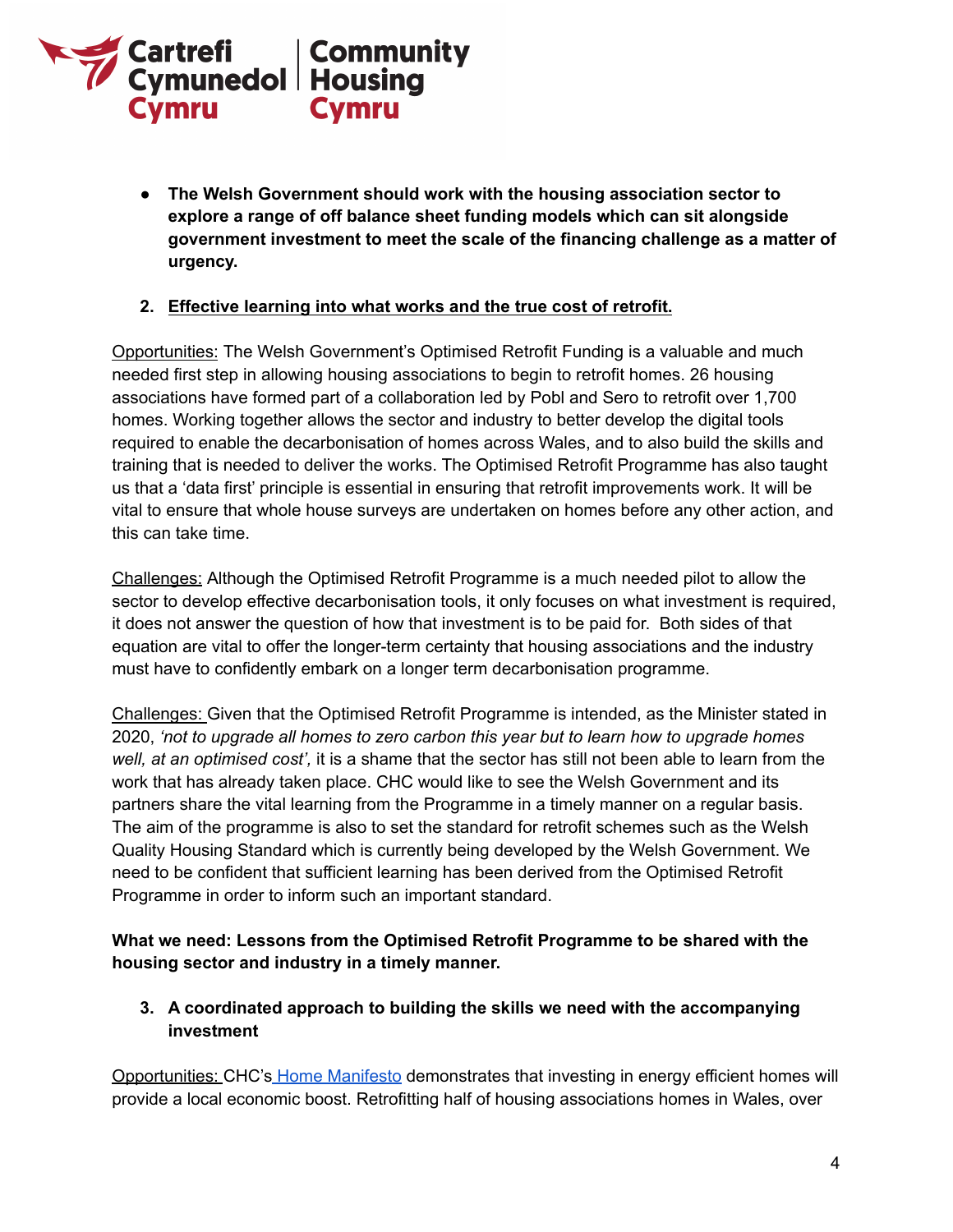

the next term of government, would support over 12,000 jobs, 3,000 training opportunities and create £2.5bn in economic output.

The Future Generations Commissioner's [Homes](https://www.futuregenerations.wales/wp-content/uploads/2021/07/ENG-Exec-Summary-Financing-the-decarbonisation-of-housing-in-Wales.pdf) Fit for the Future report demonstrates that a Welsh housing decarbonisation programme would create £19.32bn in additional GDP, £3.54bn of net tax benefit and 26,500 new jobs in Wales by 2030, helping to offset the economic impact and job losses of the recent pandemic. The programme would also save £8.3bn in energy bills and create £4.4bn in health and environmental benefits by 2040 helping to put more money back into local economies across Wales and reducing the strain on health and social care services, particularly during the winter

Challenges: Construction Industry Training Board (CITB) [modelling](https://www.citb.co.uk/about-citb/construction-industry-research-reports/search-our-construction-industry-research-reports/building-skills-for-net-zero/) suggests that an additional 12,000 full-time equivalent workers will be needed in Wales by 2028 to primarily deliver improvements to existing buildings to reduce energy demand. The construction industry however is facing large and persistent skills gaps and skill shortages, which will make meeting decarbonisation targets challenging. [IPPR](https://www.ippr.org/files/2021-02/skills-for-a-green-recovery-feb2021.pdf) also states that there is a gap between the number of skilled workers required to build the infrastructure, and those already in the workforce, and states a need to transform the values and attitudes of all people and firms in the sector so that they are 'habituated to greening'.

Challenges: The Future Generations Commissioners' Homes Fit for the Future estimates that £5.5bn investment will be needed into the decarbonisation of social homes in Wales.

## **What we need:**

- **● To better understand what skills are currently available in Wales to undertake the retrofit of social homes to decarbonisation standards. This will allow us to determine what skills will be needed to decarbonise at scale.**
- **● Flexibility and pragmatism in the roll out of decarbonisation will be essential so that housing associations can work with SMEs to ensure a smooth implementation and a consistent pipeline.**
- **● Government investment to ensure jobs can be created.**

# **4. Support and time to ensure that the retrofit of existing stock is carried out with full and proper tenant engagement.**

Opportunities: Retrofitting homes to high energy efficiency standards can make homes warmer, more affordable to run, and are more environmentally-friendly. This has never been more important as we are experiencing both a climate and energy crisis, where energy bills have sky-rocketed and many more householders have plummeted into fuel poverty.